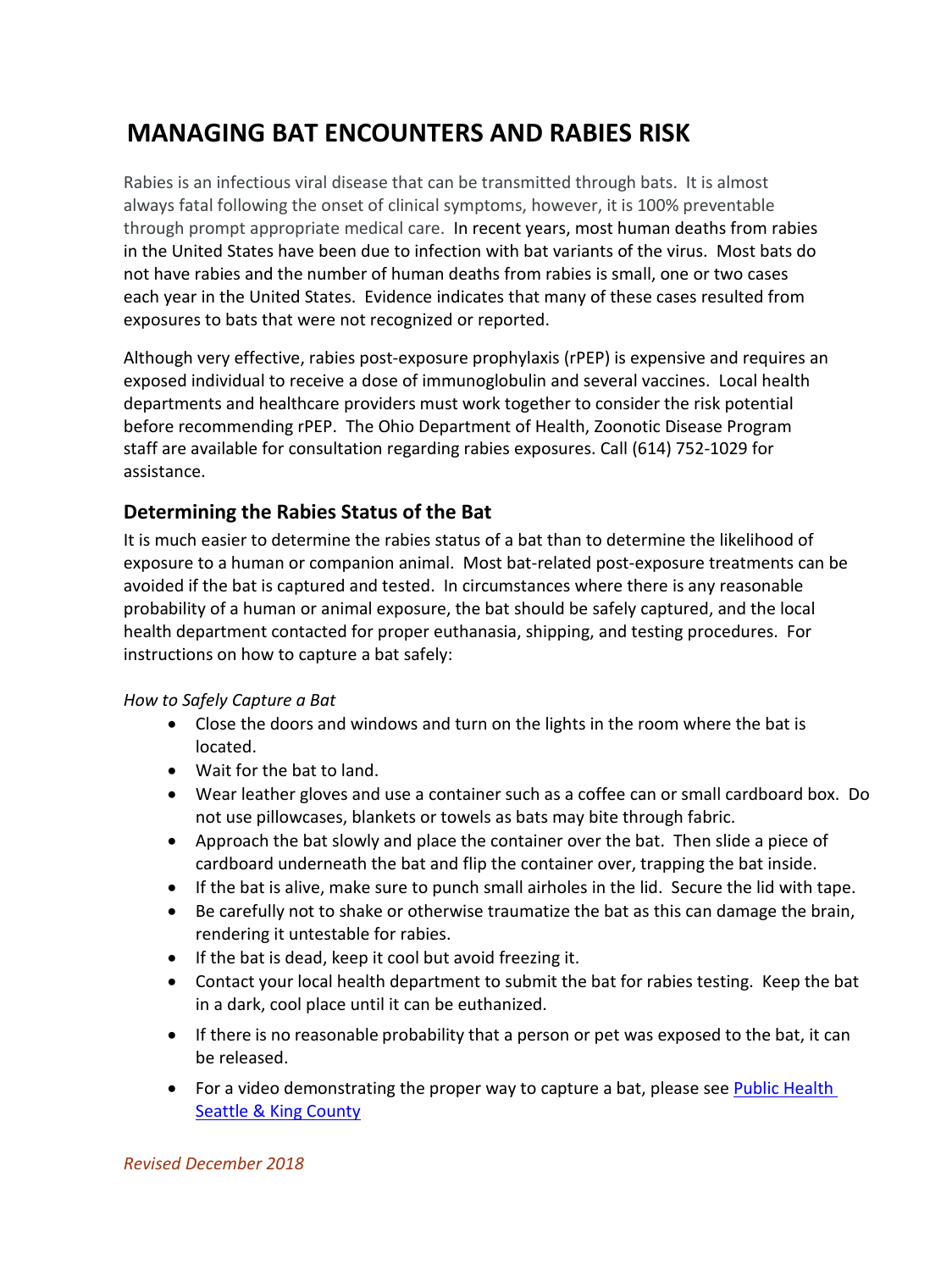# **Risk-Assessment for Exposure to a Bat**

Most people who have been bitten by a bat report a stinging or needle prick sensation. However, bat bites may occur without being noticed such as when someone is sleeping or when a bat flies into a person. The impact with the bat may mask the sensation of being bitten. Bat bites are often quite small and may leave little or no evidence of a wound or puncture. See Table 1. for guidance on what constitutes a bat rabies exposure. All bats with a potential exposure to a human or domestic animal should be submitted for rabies testing, if available since it is much easier to determine the rabies status of a bat than to determine the likelihood of exposure to a human or companion animal. If the bat is available for testing, post-exposure prophylaxis can be delayed until results are received.

# **Bats in Homes**

It is not unusual to find bats in Ohio homes, and the mere presence of bats does not indicate the need for rabies post-exposure prophylaxis. Most bats tested at the ODH Laboratory are negative for rabies. However, human cases of rabies have been known to occur after a bat bite in a home situation. Reasonable steps should be taken to keep bats out of the home environment, especially in sleeping quarters. See Figure 1. for common areas around the home where bats may enter.

#### *Bat proof your home by following these steps*

- Caulk any openings larger than a quarter-inch by a half-inch.
- Use window screens, chimney caps, and draft-guards beneath doors to attics.
- Fill electrical and plumbing holes with stainless steel wool or caulking.
- Ensure that all doors to the outside close tightly.
- Prevent bats from roosting in attics or buildings by covering outside entry points. Observe where the bats exit at dusk and keep them from coming back by loosely hanging clear plastic sheeting or bird netting over these areas. Bats can crawl out and leave but cannot re-enter. When all the bats are gone, the openings can be permanently sealed.
	- Avoid doing this from May through August. If there are young bats in your attic, many of them can't fly and keeping the adults out will trap the young who will die or try to make their way into your rooms.
- Most bats leave in the fall or winter to hibernate, so these are the best times to "batproof" your home.

#### *To determine whether bats are already in a house*

- Listen for squeaking noises coming from the attic, walls or elsewhere.
- Look for signs of roosting bats (e.g., evidence of bat guano and crystallized urine, or bare scratched areas on beams) in the attic space, rafters, porches and walls.
- Check outside the house at dusk to see if bats are flying out of the house to feed, or before dawn to see if bats are flying into the house to roost.

#### *Revised December 2018*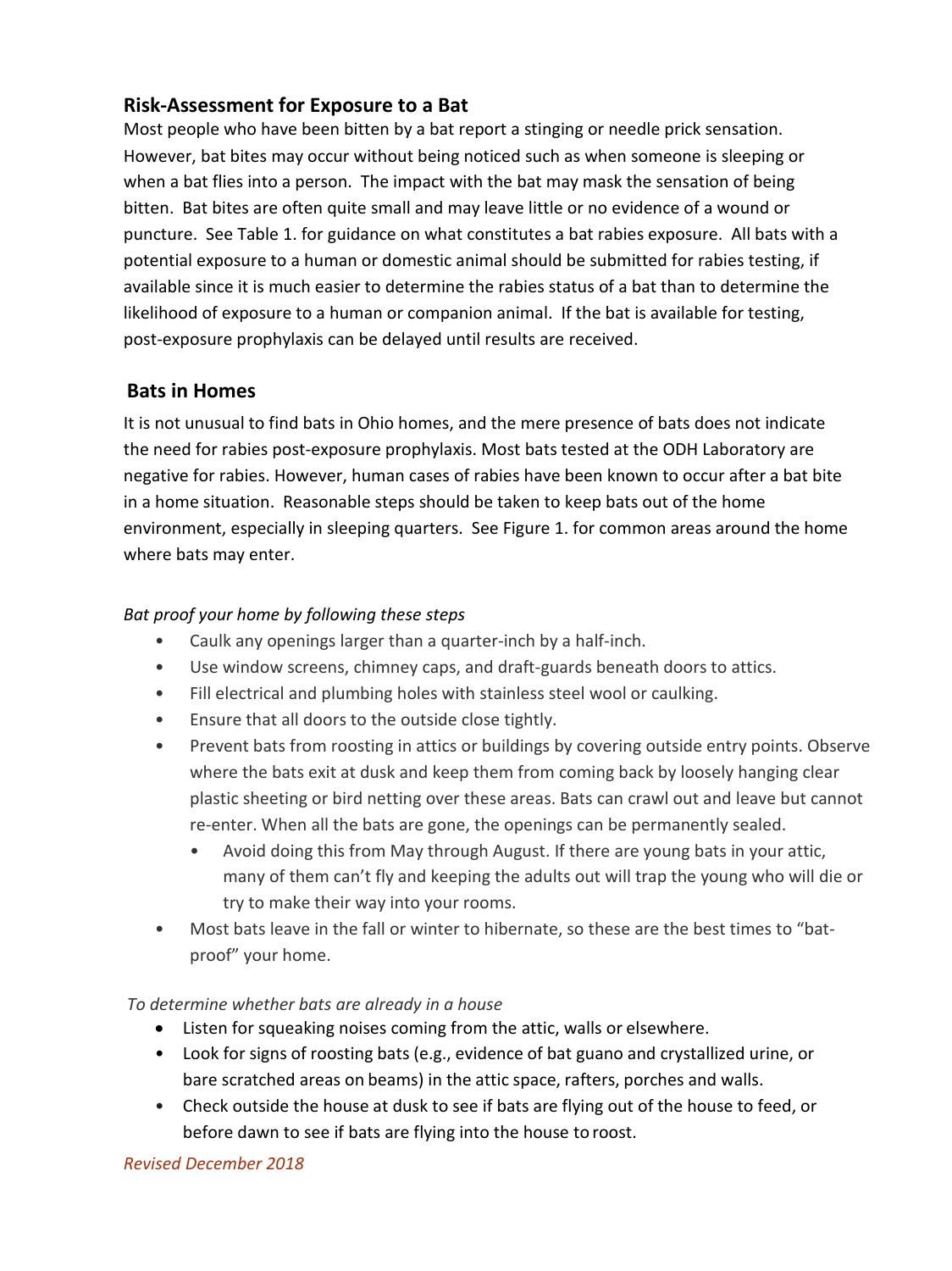*To get bats out of a house in which they are roosting or entering, consider*

- Bat exclusion techniques. Killing or poisoning bats is seldom necessary or desirable.
- Sealing openings after bats have exited the space to avoid driving them into occupied areas or creating a sanitary problem when they die.
- Doing major home renovations and sealing openings in the winter when most bats have left buildings.
- Using special netting in a manner that allows bats to exit the house, but not to re-enter.
- Consulting with a licensed pest control expert specializing in bat control.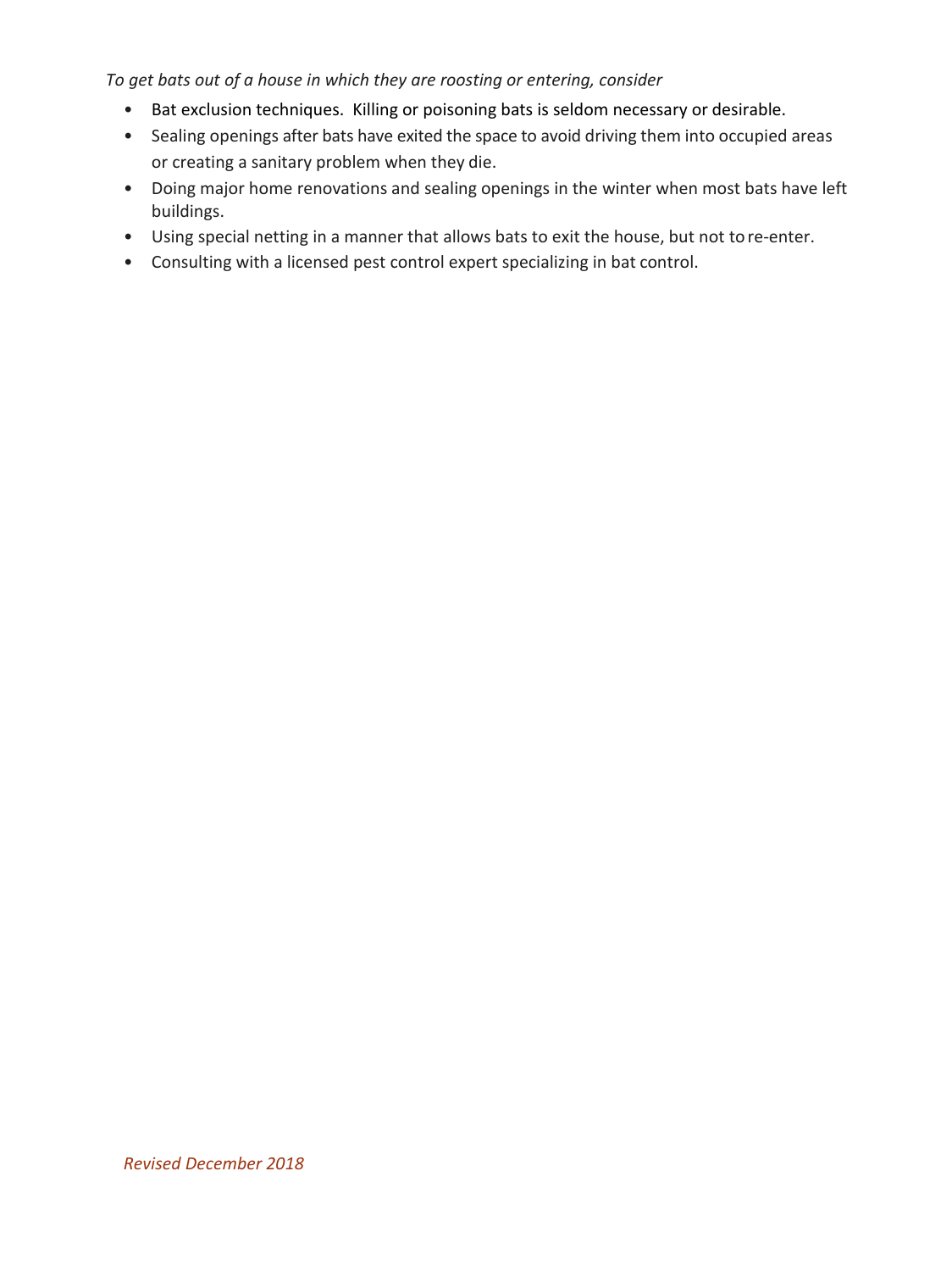$\overline{a}$ 

| <b>High Risk of Exposure:</b>                                                                                                                                                                                                                                                                                                                                                                                                                                                                                                                                                                                                                                                                                                                                                                                                                                                                                                                                                                                                                                             | Low or No Risk of Exposure:                                                                                                                                                                                                                                                                                                                                                                                                                                                                                                                                                                                                                                                                                                                                                                                                                                                                                                                                                                       |
|---------------------------------------------------------------------------------------------------------------------------------------------------------------------------------------------------------------------------------------------------------------------------------------------------------------------------------------------------------------------------------------------------------------------------------------------------------------------------------------------------------------------------------------------------------------------------------------------------------------------------------------------------------------------------------------------------------------------------------------------------------------------------------------------------------------------------------------------------------------------------------------------------------------------------------------------------------------------------------------------------------------------------------------------------------------------------|---------------------------------------------------------------------------------------------------------------------------------------------------------------------------------------------------------------------------------------------------------------------------------------------------------------------------------------------------------------------------------------------------------------------------------------------------------------------------------------------------------------------------------------------------------------------------------------------------------------------------------------------------------------------------------------------------------------------------------------------------------------------------------------------------------------------------------------------------------------------------------------------------------------------------------------------------------------------------------------------------|
| Post-exposure prophylaxis recommended                                                                                                                                                                                                                                                                                                                                                                                                                                                                                                                                                                                                                                                                                                                                                                                                                                                                                                                                                                                                                                     | Post-exposure prophylaxis not recommended                                                                                                                                                                                                                                                                                                                                                                                                                                                                                                                                                                                                                                                                                                                                                                                                                                                                                                                                                         |
| • Adult witnesses bat in room with<br>previously unattended child or pet<br>Person touches bat without seeing the<br>part of the bat they touched<br>Bat flies into someone and touches bare<br>$\bullet$<br>skin<br>Adult sees bat fly near a child and child<br>$\bullet$<br>reports "it hit me"<br>Someone, with bare feet, steps on a live or<br>dead bat<br>Unidentified flying object hits someone<br>$\bullet$<br>and the time of day (dusk or dawn),<br>presence of marks where it hit, and place<br>that it was coming from (good for roosting<br>bats) all support that it was a bat and not a<br>bird or insect<br>Person awakens to find a bat in the room<br>$\bullet$<br>with them<br>Person slept in camp cabin which was<br>$\bullet$<br>small, closed-in, and bats were<br>swooping past sleeping people<br>Bat found in room with a person with<br>$\bullet$<br>sensory or mental impairment<br>Bat found in room with an intoxicated<br>person<br>Person puts hand in firewood or brush,<br>feels pain, then sees a bat<br>Person touches teeth of bat | • Touching fur, wings, or legs of a live bat<br>while looking at it<br>• Bat brushes past thick long hair of<br>teenager or adult and they are certain<br>there was no skin contact<br>• Person has contact with a<br>completely dried-up carcass of a bat<br>• Bat swoops past awake teenager or<br>adult, but the person does not feel the<br>bat touch them<br>• Dead bat found in room of home with<br>no evidence that child touched it<br>• Bats are heard or seen in walls or attic<br>of house<br>• Bats are found in other parts of the<br>house even if bedroom doors were<br>open<br>• Bats are heard or seen hanging from<br>upper rafters of large A-frame cabin<br>• Bat guano or other signs of bats are found<br>in sleeping quarters<br>• Bat found in sleeping quarters at a time<br>when no one is there or there is an<br>awake adult<br>• The person is reasonably certain that a<br>bite, scratch or mucous membrane did<br>not occur<br>• Touching something a bat touched |